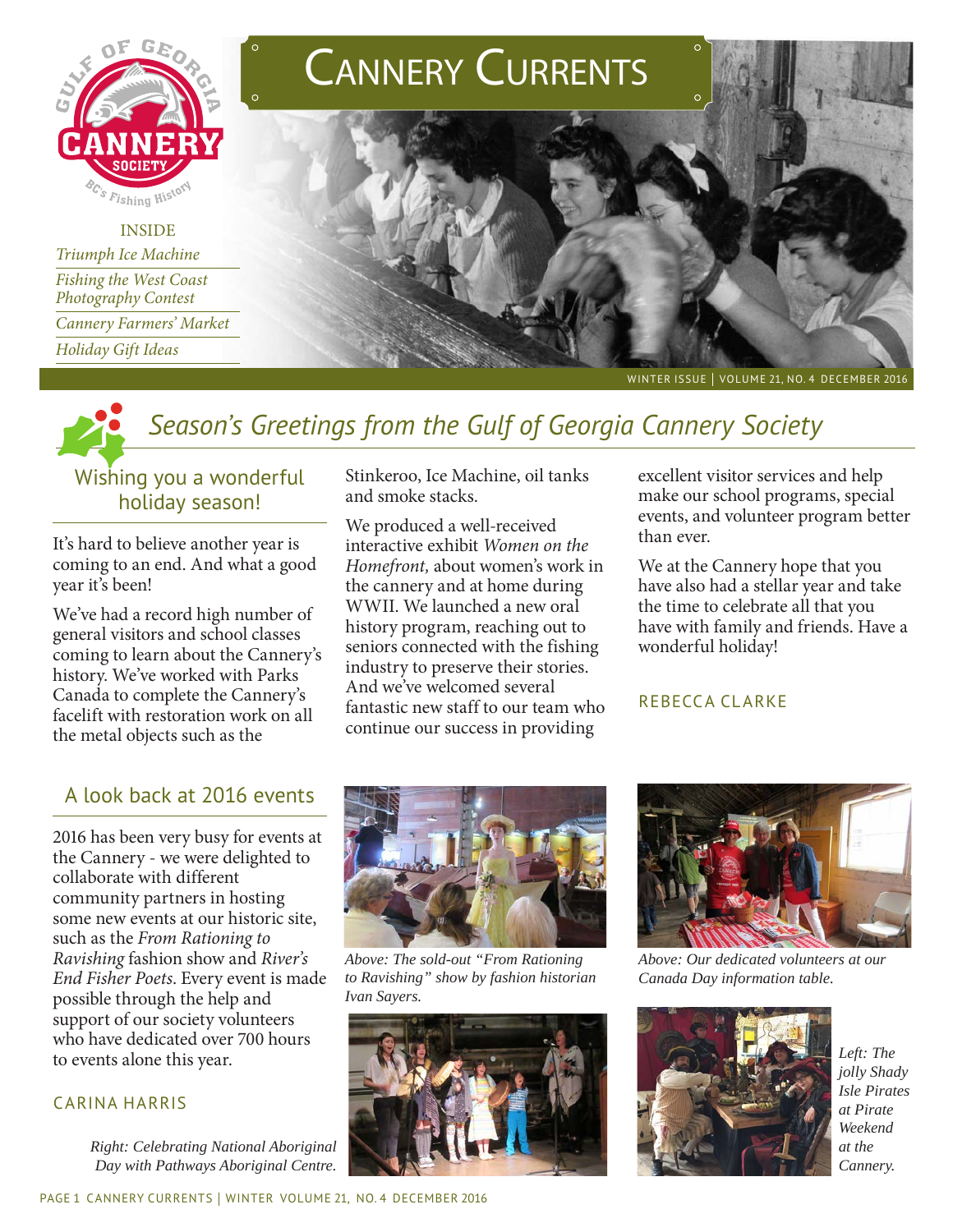# COLLECTIONS & ARCHIVES

# A new home for the Triumph Ice Machine

The Triumph Ice Machine has a new home! That's right – this poor, often misunderstood artifact that sat in pieces slowly rusting away in the chicken-coop-like shelter behind the Stinkeroo for many years has been fixed up and installed in the north-west corner of our parking lot.



*A crane lifts the 25,000 lb base of the Ice Machine onto a flatbed truck* 



*The Ice Machine being transferred to its new location.* 

Displaying this machine here not only helps to draw attention to our site from passersby, it also allows us to provide people with a better understanding of this machine and how refrigeration revolutionized the fishing industry.



HEIDI RAMPFL *The Triumph Ice Machine is lifted by crane into its new location.* 



*One-half of the flywheel is set in place in the Ice Machine's new location in the parking lot.* 

This Triumph Ice Machine is one of two ammonia compressor units that were installed at the Canadian Fishing Company's Home Plant in Vancouver in 1910.

For over 60 years, it produced ice for the Company's fishing operations, including operations here at the Gulf of Georgia Cannery. 300-pound blocks of ice made at Home Plant were transported by truck to the Gulf of Georgia's Ice House, where they were stored and crushed before being loaded on boats or used to box up fresh fish for transport.



# **SEEKING VOLUNTEERS**

Interested in volunteering for the Society? Here are some upcoming and ongoing volunteer opportunities:

- **• Cannery Farmers' Market**
- **• Holiday crafts preparation**
- **• Oral history interviewer**
- **• Educational program assistants**
- **• Tour guides**

For more information on how to get involved, please contact: carina.harris@ gogcannery.org or call 604.664.9262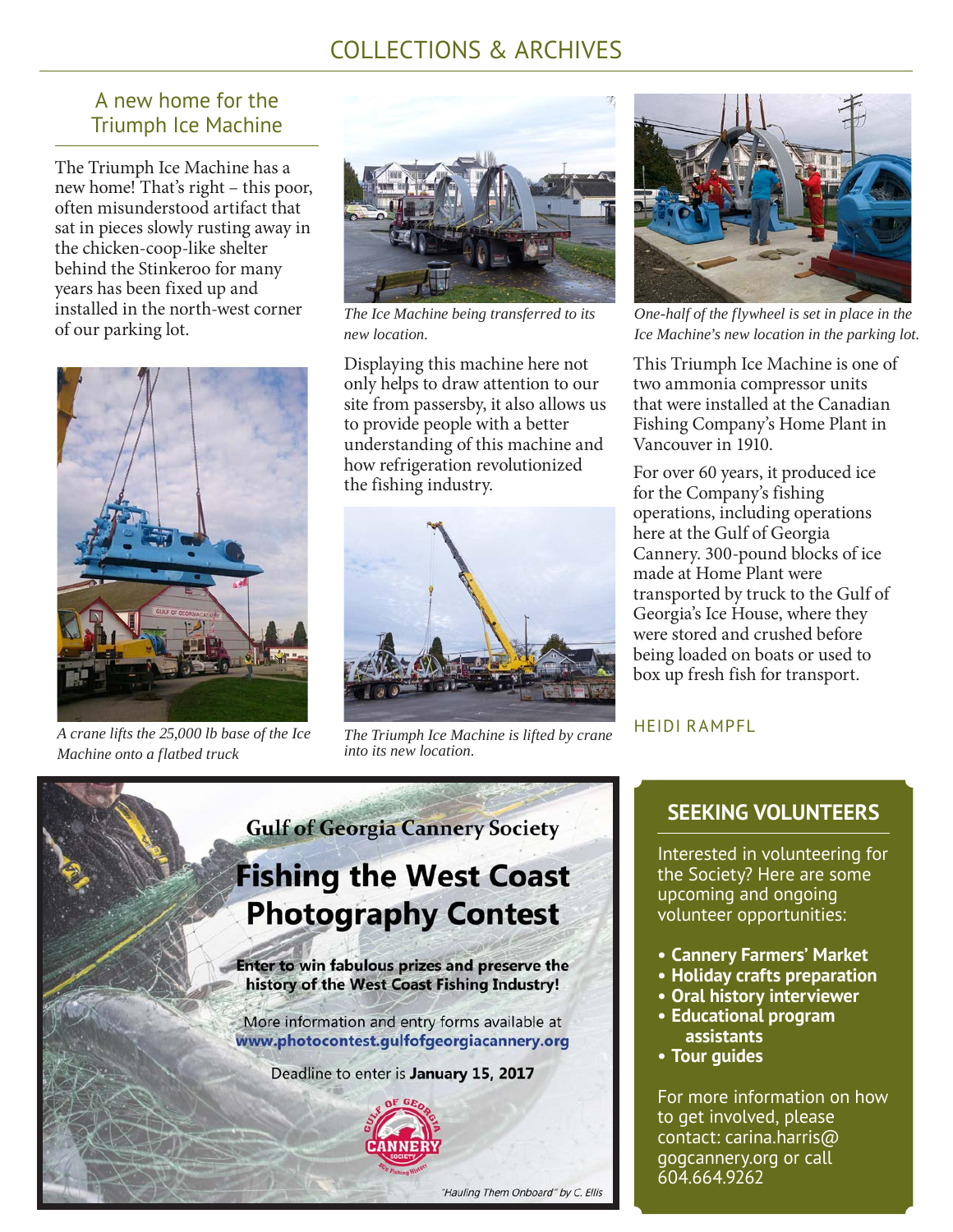# WHAT'S NEW AT THE CANNERY

# Parks Canada brings good tidings to the Cannery

Building on this year's success, Parks Canada gave the Cannery an early Christmas present. On Nov. 10th, Parks Canada announced they are providing funding to improve the exterior presence around the Cannery's entrance and improve the building envelop of the administration building. Both projects will start early next year and will significantly enhance the visitor experience and the working conditions for staff and volunteers.

While there will be some disruption for the first half of 2017, the end result of the exterior work will mean safer walkways in front of the Cannery, more interpretive items that tell the Cannery's history and improved space for special events. The administration building will be seismically upgraded and made more energy efficient.

In addition to capital projects, Parks Canada has announced that it will offer free site entry to all visitors in 2017 in celebration of Canada's 150th birthday. If you haven't been to visit us in a while, this is a great chance to come with your family and see all

our great improvements first hand. The offer starts January 1st and is good for nearly 150 National Parks and Historic Sites across Canada. So, we encourage you to get out next year and celebrate all the wonderful experiences Canada has to offer!

We appreciate all that Parks Canada has done over the last few years to preserve our site and look forward to these gifts we have been given for next year.

REBECCA CLARKE

# A great start to the Cannery Farmers' Market



*Market Manager Trish with market vendor Baguette & Co.*

The sun came out for the first Cannery Farmer's Market of the season on Sunday November 6th, and so did 1250 people to enjoy what the market had to offer.

We have a lovely range of vendors at the market this year. Edible options include artisan chocolates, wine, breads, and pies, seafood, and kettle chips, as well as a new vendor, Furry Munchies, who will be outside on select markets serving up treats crafted specially for fourlegged friends! At each market, there is also a great selection of craft vendors offering leather products, pottery, scarves, soaps, and spa products - perfect for holiday shoppers. A big motivation for me is that it feels great to support local merchants. The vendors at the Cannery Farmers' Market are mostly locals who have poured their hearts and energy into family-based companies and they appreciate every sale.

TRISH WHETSTONE

For more information on the winter market, or to become a market volunteer or vendor, please contact Trish at *market.manager@gogcannery.org.* 

# Holiday shopping at the Cannery Store

We have some great holiday gifts in store at the Cannery. Our recently added food items from St. Jean's Cannery make great stocking stuffers and they've put together some of the best into tempting gift baskets. We also have nautical themed ornaments and holiday decor. Our selection of First Nations gifts and jewelry is unmatched in Steveston and is bound to be perfect for somebody on your list. Don't forget as a member, you receive a 20% discount, making great gifts even better!

### ROB HART

*Right: Gourmet seafood gift baskets from St. Jeans Cannery*